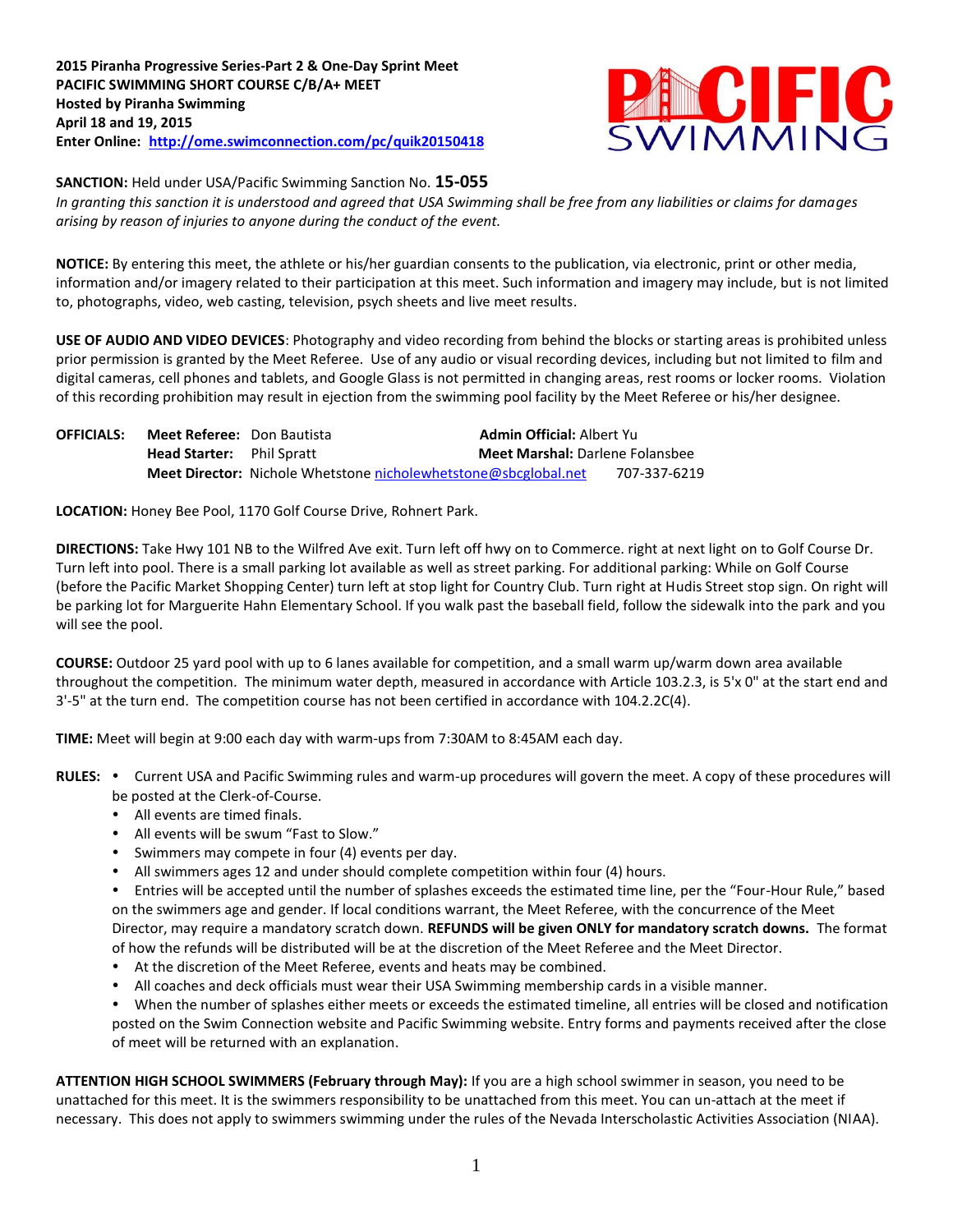**UNACCOMPANIED SWIMMERS:** Any USA-S athlete-member competing at the meet must be accompanied by a USA Swimming member-coach for the purposes of athlete supervision during warm-up, competition and warm-down. If a coach-member of the athlete's USA-S Club does not attend the meet to serve in said supervisory capacity, it is the responsibility of the swimmer or the swimmer's legal guardian to arrange for supervision by a USA-S member-coach. The Meet Director or Meet Referee may assist the swimmer in making arrangements for such supervision; however, it is recommended that such arrangements be made in advance of the meet by the athlete's USA-S Club Member-Coach.

**RACING STARTS:** Swimmers must be certified by a USA-S member-coach as being proficient in performing a racing start, or must start the race in the water**.** It is the responsibility of the swimmer or the swimmer's legal guardian to ensure compliance with this requirement.

RESTRICTIONS: • Smoking and the use of other tobacco products is prohibited on the pool deck, in the locker rooms, in spectator

- seating or standing areas and in all areas used by swimmers, during the meet and during warm-up periods.
- Sale and use of alcoholic beverages is prohibited in all areas of the meet venue.
- No glass containers are allowed in the meet venue.
- During general warm-up swimmers must use 3-point entry into the pool.
- No pets, except for "service assistance animals" are allowed anywhere in the meet venue.
- No food or drink is allowed in the locker rooms.
- No propane heater is permitted except for snack bar/meet operations. All shelters must be properly secured.
- Changing into or out of swimsuits other than in locker rooms or other designated areas is prohibited.

 Destructive devices, to include but not limited to, explosive devices and equipment, firearms (open or concealed), blades, knives, mace, stun guns and blunt objects are strictly prohibited in the swimming facility and its surrounding areas. If observed, the Meet Referee or his/her designee may ask that these devices be stored safely away from the public or removed from the facility. Noncompliance may result in the reporting to law enforcement authorities and ejection from the facility. Law enforcement officers (LEO) are exempt per applicable laws.

- All shelters must be properly secured.
- **ELIGIBILITY:** Swimmers must be current members of USA-S and enter their name and registration number on the meet entry card as they are shown on their Registration Card. If this is not done, it may be difficult to match the swimmer with the registration and times database. The meet host will check all swimmer registrations against the SWIMS database and if not found to be registered, the Meet Director shall accept the registration at the meet (a \$10 surcharge will be added to the regular registration fee). Duplicate registrations will be refunded by mail.

 Entry times submitted for this meet will be checked against a computer database and may be changed in accordance with Pacific Swimming Entry Time Verification Procedures.

 Swimmers in the "A" Division must have met the minimum USA-S motivational "A" time standard. Swimmers in the "B" division must have met at least a "B" minimum time standard. All entry times slower than the "B" time standard will be in the "C" Division.

Entries with "NO TIME" will be **ACCEPTED.**

- Disabled swimmers are welcome to attend this meet and should contact the Meet Director or Meet Referee regarding any special accommodations on entry times and seeding per Pacific Swimming policy.
- Swimmers 19 years of age and over may compete in the meet for time only, no awards. Such swimmers must have met standards for the 17-18 age group.
- The swimmer's age will be the age of the swimmer on the first day of the meet.

**ENTRY FEES:** \$4.00 per event plus an \$8.00 participation fee per swimmer. Entries will be rejected if payment is not included with the entry cards or when requested to submit said payment prior to the closing of entry registration.

**ONLINE ENTRIES:** To enter online go **<http://ome.swimconnection.com/pc/quik20150418>** to receive an immediate entry confirmation. This method requires payment by credit card. Swim Connection, LLC charges a processing fee for this service, equal to \$1 per swimmer plus 5% of the total Entry Fees. Please note that the processing fee is a separate fee from the Entry Fees. If you do not wish to pay the processing fee, enter the meet using a mail entry. **Entering online is a convenience, is completely voluntary, and is in no way required or expected of a swimmer by Pacific Swimming.** Online entries will be accepted through **Wednesday, 11:59 p.m., April 8, 2015.** 

**MAILED OR HAND DELIVERED ENTRIES**: Entries must be on the attached consolidated entry form. Forms must be filled out completely and printed clearly with swimmers best time. Entries must be postmarked by **midnight, Saturday, April 4, 2015** or hand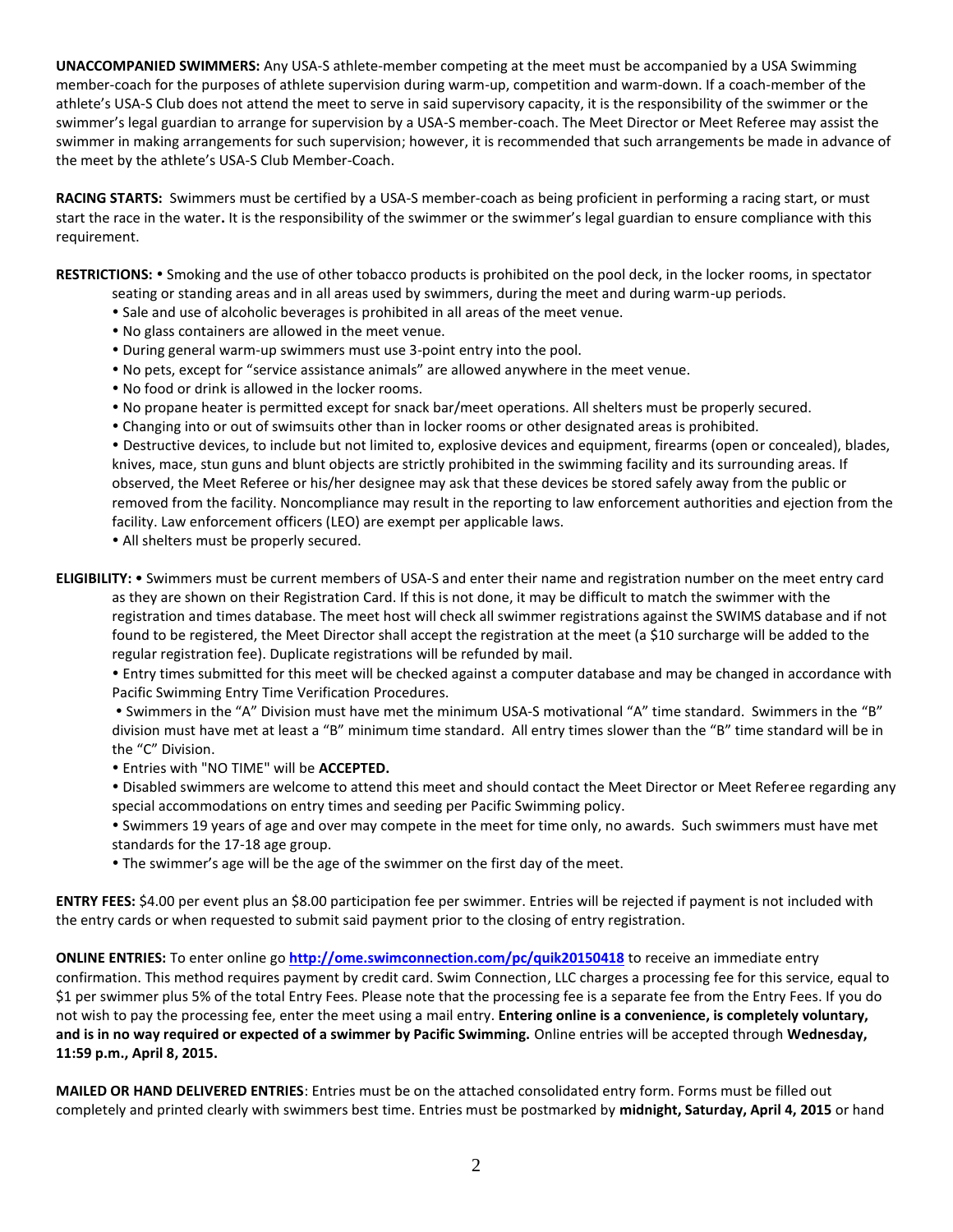delivered by **6:30 p.m. Wednesday, April 8, 2015**. No late entries will be accepted. No refunds will be made, except mandatory scratch downs. Requests for confirmation of receipt of entries should include a self-addressed envelope.

**SHOULD THE MEET REACH CAPACITY AND NEED TO BE CLOSED PRIOR TO THE "CLOSE DATE" LISTED ON THE MEET ANNOUNCEMENT, ABSOLUTELY NO ADDITIONAL ENTRIES WILL BE ACCEPTED AFTER THAT DATE (WHICH WILL BE LISTED ON OME SWIM CONNECTION). THIS INCLUDES MAIL-IN ENTRIES. MAIL-IN ENTRIES MUST BE POSTMARKED BY THE CLOSE DATE LISTED ON OME SWIM CONNECTION IN ORDER TO BE ACCEPTED. IF THEY ARE POSTMARKED AFTER SAID DATE, THE WILL NOT BE ACCEPTED AND THE SWIMMER WILL NOT BE ENTERED.**

**Make check payable to**: Piranha Swimming **Mail entries to**: Nichole Whetstone **Hand Deliver Entries to:** Honeybee Pool

979 Golf Course Drive Suite 142 1170 Golf Course Drive Rohnert Park, CA 94928 Rohnert Park, CA 94928

\*\*\*Note: Swimmers who falsify their entry form by listing a team to which they are not legitimately associated will be rejected from the meet. Furthermore, entry fees will not be refunded and they may be referred to the Pacific Swimming Review Committee for disciplinary action.

**CHECK-IN:** The meet will be deck seeded. Swimmers must check-in at the Clerk-of-Course. Close of check-in for all individual events shall be no more than 60 minutes before the estimated time of the start of the first heat of the event. No event shall be closed more than 30 minutes before the scheduled start of the session. Swimmers who do not check in will not be seeded and will not be allowed to compete in that event.

**SCRATCHES:** Any swimmers not reporting for or competing in an individual timed final event shall not be penalized. Swimmers who must withdraw from an event after it is seeded are requested to inform the referee immediately.

AWARDS: Awards will be given for 1<sup>st</sup> - 8<sup>th</sup> place in the "A," "B" and "C" divisions, for each event and age group (8&U, 9-10, 11-12, 13-14, 15-16, 17-18.) The 10 & Under individual events will be swum as combined events with awards given for each separate age group (8 & under, 9-10). The 11 & Over individual events will be swum in combined events with awards given for each separate age group (11-12, 13-14, 15-16, 17-18). "A" medals will be awarded for new "A" times achieved by swimmers in divisions "B" and "C" regardless of the place achieved in the event. Swimmers 19 years of age and older will not receive awards.

**AWARDS MUST BE PICKED UP ON SUNDAY BY A TEAM'S COACH OR TEAM REPRESENTATIVE. AWARDS WILL NOT BE MAILED. AWARDS THAT ARE NOT PICKED UP AT THE MEET (ONLY FOR ZONE 3 TEAMS) WILL BE AVAILABLE AT THE NEXT ZONE 3 BOARD MEETING. NON ZONE 3 TEAMS AND UNATTACHED SWIMMERS MUST COORDINATE WITH THE AWARDS DESK FOR PICK UP &/OR DELIVERY OF AWARDS AND FOR THOSE AWARDS NOT PICKED UP, PRE-PAID ENVELOPES MUST BE PROVIDED. AWARDS WILL NOT BE INDIVIDUALLY DISTRIBUTED THROUGHOUT THE MEET.**

**ADMISSION:** Free. A program will be available for \$5.00

**REFRESHMENTS:** A snack bar will be available throughout the competition. Coaches and working deck officials will be provided lunch. Hospitality will serve refreshments to timers and volunteers.

**MISCELLANEOUS:** No overnight parking is allowed. Facilities will not be provided after meet hours.

**MINIMUM OFFICIALS:** No more than 3 days after close of entries, meet management (Meet Director and/or Meet Referee) shall contact a representative from each team participating in the meet, and provide a preliminary inventory of the officials that team is required to provide for each session. Each team shall, by the start of the meet, provide to the Meet Director or designee a list of Officials who have agreed to represent that team during each session of the meet.

At the meet, meet management shall conduct an inventory of officials, and shall compare the number of swimmers entered in each session by each team with the number of officials present representing each team. If meet management certifies that a team has not provided sufficient officials for any session of the meet in accordance with the table below, excluding finals in a trials and finals meet, the team will be fined \$100 per missing official per session of the meet.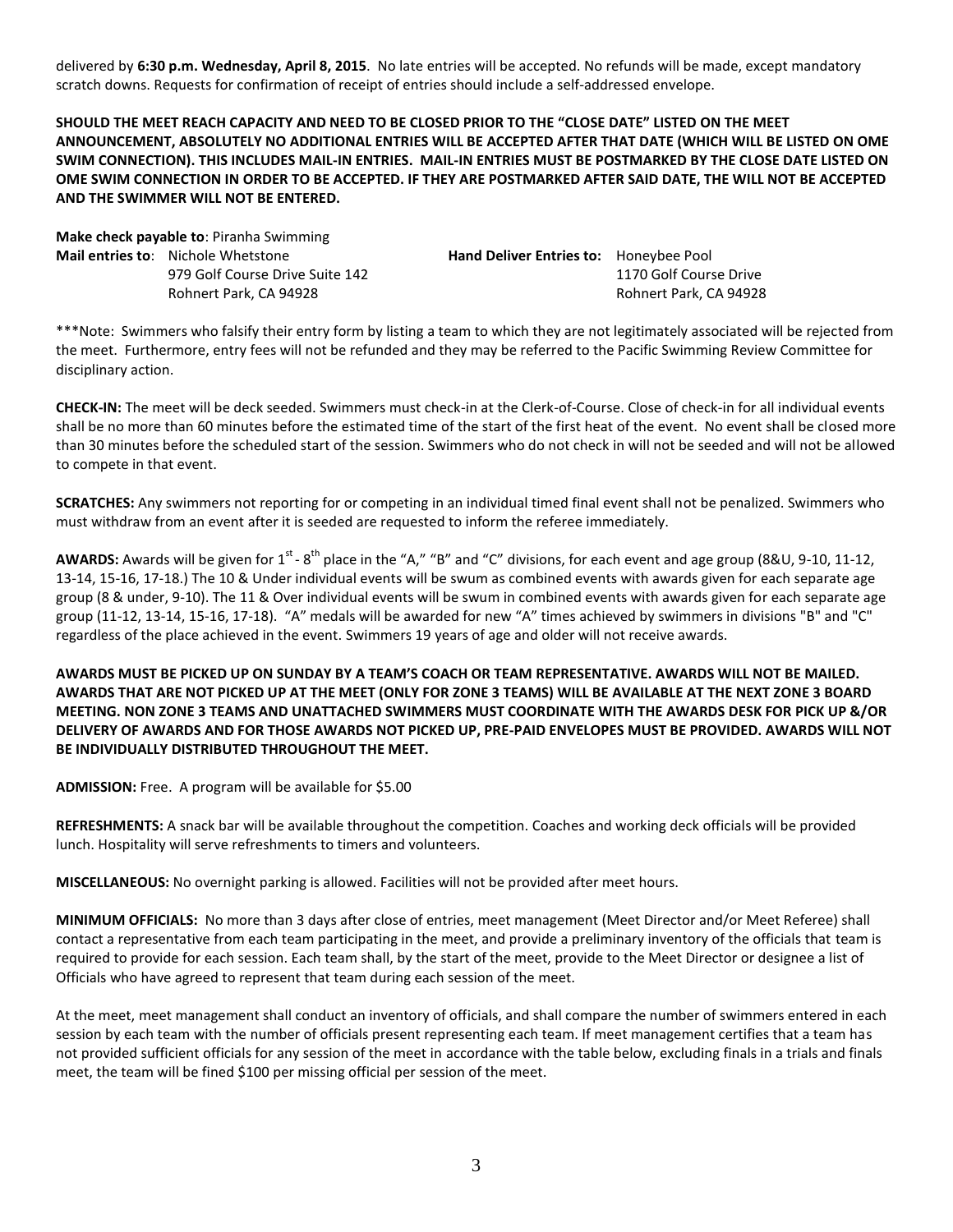| <b>Club swimmers entered in session</b>                                        | Trained and carded officials required* |  |  |  |  |  |  |
|--------------------------------------------------------------------------------|----------------------------------------|--|--|--|--|--|--|
| $1 - 10$                                                                       |                                        |  |  |  |  |  |  |
| $11 - 25$                                                                      |                                        |  |  |  |  |  |  |
| 26-50                                                                          | 2                                      |  |  |  |  |  |  |
| 51-75                                                                          | 3                                      |  |  |  |  |  |  |
| 76-100                                                                         | 4                                      |  |  |  |  |  |  |
| 100 or more                                                                    | 5                                      |  |  |  |  |  |  |
| *Zone 3 will include assigned and working Colorado, Intermediary/ Chief Timing |                                        |  |  |  |  |  |  |
| Judge, and Computer operator in the count of officials for a session although  |                                        |  |  |  |  |  |  |
| these positions are not carded. Zone 3 will accept Trainees in the count of    |                                        |  |  |  |  |  |  |
| officials for a session, as long as they are carded. Teams may use officials   |                                        |  |  |  |  |  |  |
| "borrowed" from other teams, or unattached officials at the meet who agree,    |                                        |  |  |  |  |  |  |
| to fulfill their obligation under the rule.                                    |                                        |  |  |  |  |  |  |

|                | Saturday, April 18, 2015     |                | Sunday, April 19, 2015 |                            |               |  |  |  |
|----------------|------------------------------|----------------|------------------------|----------------------------|---------------|--|--|--|
| <b>EVENT#</b>  | <b>EVENT</b>                 | <b>EVENT#</b>  | <b>EVENT#</b>          | <b>EVENT</b>               | <b>EVENT#</b> |  |  |  |
| $\mathbf{1}$   | 10 & Under 100 Free          | $\overline{2}$ | 101                    | 10 & Under 100 IM          | 102           |  |  |  |
| 3              | 11 & Over 100 Free           | 4              | 103                    | 11 & Over 200 IM           | 104           |  |  |  |
| 5              | 10 & Under 25 Free           | 6              | 105                    | 10 & Under 50 Free         | 106           |  |  |  |
| $\overline{7}$ | 11 & Over 25 Free            | 8              | 107                    | 11 & Over 50 Free          | 108           |  |  |  |
| 9              | 10 & Under 50 Back           | 10             | 109                    | 10 & Under 100 Breast      | 110           |  |  |  |
| 11             | 11 & Over 50 Back            | 12             | 111                    | 11 & Over 100 Breast       | 112           |  |  |  |
| 13             | 10 & Under 200 Free          | 14             | 113                    | 8 & Under 25 Butterfly     | 114           |  |  |  |
| 15             | 11 & Over 200 Free           | 16             | 115                    | 10 & Under 50 Butterfly    | 116           |  |  |  |
| 17             | 10 & Under 25 Back           | 18             | 117                    | 11 & Over 50 Butterfly     | 118           |  |  |  |
| 19             | 11 & Over 25 Back            | 20             | 119                    | 8 & Under 25 Breaststroke  | 120           |  |  |  |
| 21             | 10 & Under 100 Back          | 22             | 121                    | 10 & Under 50 Breaststroke | 122           |  |  |  |
| 23             | 11 & Over 100 Back           | 24             | 123                    | 11 & Over 50 Breaststroke  | 124           |  |  |  |
| 25             | 10 & Under 50 Free           | 26             | 125                    | 10 & Under 100 Butterfly   | 126           |  |  |  |
| 27             | 11 & Over 50 Free            | 28             | 127                    | 11 & Over 100 Butterfly    | 128           |  |  |  |
| 29             | 10 & Under 200 Back          | 30             | 129                    | 10 & Under 50 Backstroke   | 130           |  |  |  |
| 31             | 11 & Over 200 Back           | 32             | 131                    | 11 & Over 50 Backstroke    | 132           |  |  |  |
| 32             | 10 & Under 200 Free<br>Relay | 33             | 133                    | 10 & Under 100 Free        | 134           |  |  |  |
| 34             | 11 & Over 200 Free Relay     | 35             | 135                    | 11& Over 100 Free          | 136           |  |  |  |

## **EVENTS**

|                       |                | Sunday, April 19, 2015 |                            |               |  |  |
|-----------------------|----------------|------------------------|----------------------------|---------------|--|--|
|                       | <b>EVENT#</b>  | <b>EVENT#</b>          | <b>EVENT</b>               | <b>EVENT#</b> |  |  |
| der 100 Free          | $\overline{2}$ | 101                    | 10 & Under 100 IM          | 102           |  |  |
| ver 100 Free          | 4              | 103                    | 11 & Over 200 IM           | 104           |  |  |
| nder 25 Free          | 6              | 105                    | 10 & Under 50 Free         | 106           |  |  |
| ver 25 Free           | 8              | 107                    | 11 & Over 50 Free          | 108           |  |  |
| nder 50 Back          | 10             | 109                    | 10 & Under 100 Breast      | 110           |  |  |
| ver 50 Back           | 12             | 111                    | 11 & Over 100 Breast       | 112           |  |  |
| der 200 Free          | 14             | 113                    | 8 & Under 25 Butterfly     | 114           |  |  |
| ver 200 Free          | 16             | 115                    | 10 & Under 50 Butterfly    | 116           |  |  |
| nder 25 Back          | 18             | 117                    | 11 & Over 50 Butterfly     | 118           |  |  |
| ver 25 Back           | 20             | 119                    | 8 & Under 25 Breaststroke  | 120           |  |  |
| der 100 Back          | 22             | 121                    | 10 & Under 50 Breaststroke | 122           |  |  |
| ver 100 Back          | 24             | 123                    | 11 & Over 50 Breaststroke  | 124           |  |  |
| nder 50 Free          | 26             | 125                    | 10 & Under 100 Butterfly   | 126           |  |  |
| ver 50 Free           | 28             | 127                    | 11 & Over 100 Butterfly    | 128           |  |  |
| der 200 Back          | 30             | 129                    | 10 & Under 50 Backstroke   | 130           |  |  |
| ver 200 Back          | 32             | 131                    | 11 & Over 50 Backstroke    | 132           |  |  |
| der 200 Free<br>Relay | 33             | 133                    | 10 & Under 100 Free        | 134           |  |  |
| 200 Free Relay        | 35             | 135                    | 11& Over 100 Free          | 136           |  |  |
|                       |                | 137                    | 10 & Under 1000 Free       | 138           |  |  |
|                       |                | 139                    | 11 & Over 1000 Free        | 140           |  |  |